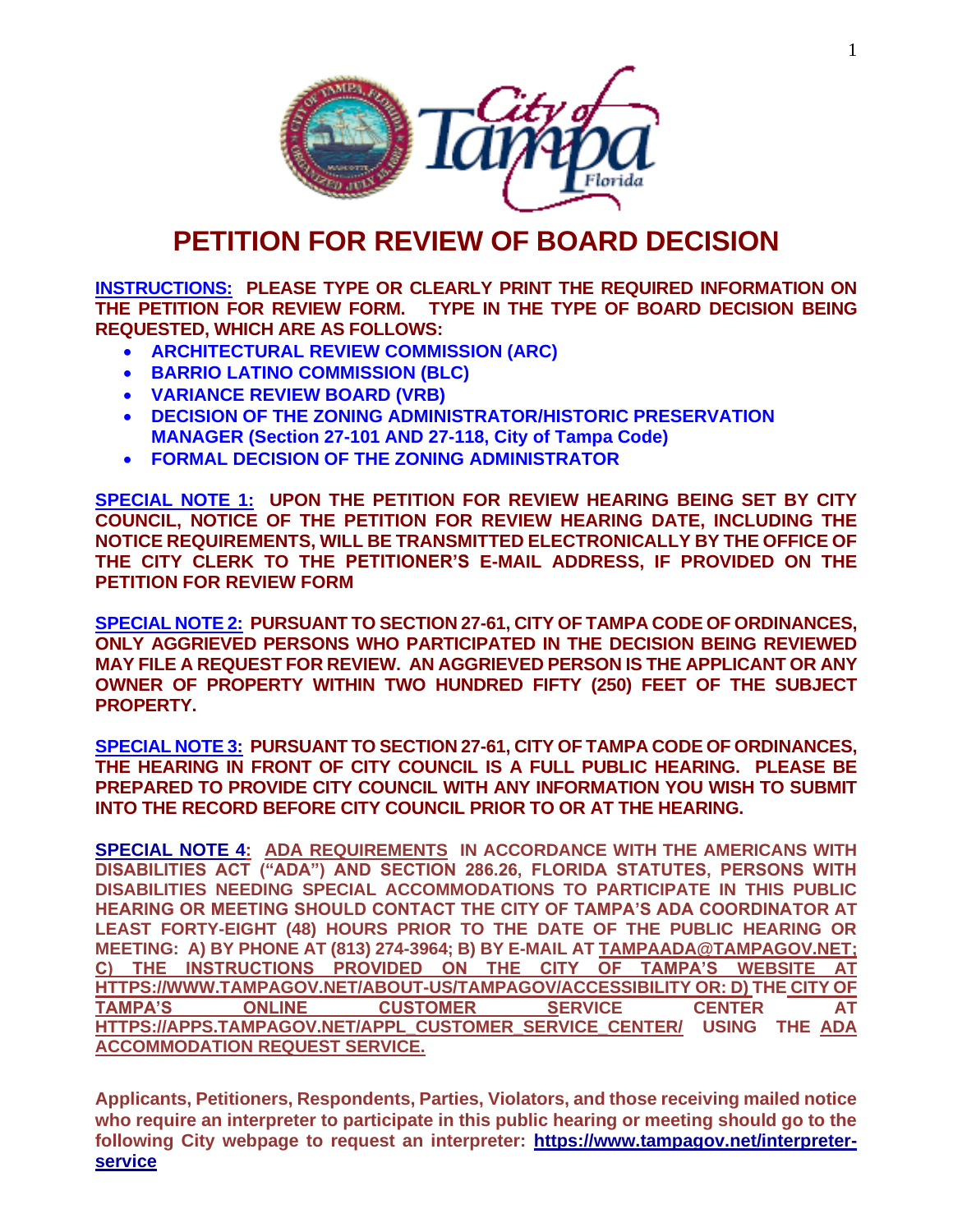## **UPDATED: JANUARY 12, 2021**

### **GENERAL INSTRUCTIONS**

Petitioner for Review Form must be filed with the Office of the City Clerk. The Office of the City Clerk will place the Petition for Review on the next regular agenda for City Council to set a public hearing date, and **notify the petitioner by E-mail or Certified Mail/Return Receipt Requested** of the date set for the appeal hearing before the City Council.

Be certain that your Petition for Review is filed in a timely manner, as established by the regulations of the specific board which heard the case.

**\*\*PLEASE NOTE:** Once filed, a request to change a scheduled appeal public hearing date must **first** be coordinated with the respective board/department representative before submitting the request to the Office of the City Clerk for City Council consideration.

#### **COMPLETING THE FORM:**

- Check the box for the applicable Board
- Provide name, address email address, and phone number(s) of the petitioner.
- Provide the address of the subject property.
- Indicate whether the person completing the Petition for Review Form is the original owner, a lessee, a neighbor, or other.
- Provide original review date and your basis for the Petitioner for Review. Attach a copy of the written decision provided by the Board, Zoning Administrator, or Historic Preservation Manager.
- Sign and date your Petition for Review Form.
- Provide appropriate filing fee.

#### **FILING FEES:**

- Per Resolution Nos. 96-1315 (1); 2001-0615 (2); 2004-1655 (3); and 2007-1134 (4) the following fee charges apply:
	- o Petition to Council of Barrio Latino Commission Decision **\$50.00 per #1** o Petition to Council of Architectural Review Commission \$50.00 per #1 o Petition to Council of Variance Review Board Decision **\$271.00 per #4**  $\circ$  Petition to Council of a decision of the Zoning Administrator  $$271.00$  per #4
	- Historic Preservation Manager
- Per Resolution No. 2010-1091 (5) the following fee retainer charges apply:
	- $\circ$  Petition to a Hearing Officer of a formal decision of the Zoning Administrator  $$2,000.00(5)$ 
		- Special Note: If it is determined by the City Attorney that the fee retainer is insufficient, then the applicant shall pay an additional fee retainer at a rate of \$135.00 of estimated Hearing Officer time, prior to the scheduling of the review hearing.

#### **DEPARTMENTAL CONTACTS FOR ASSISTANCE:**

| $\bullet$ | <b>Scheduling procedures:</b>                 | Office of the City Clerk - Phone: 274-8397<br>Fax: 274-8306                    |
|-----------|-----------------------------------------------|--------------------------------------------------------------------------------|
| $\bullet$ | <b>Architectural Review Commission (ARC):</b> | Historic Preservation - Phone: 274-3100 Option 3                               |
| ٠         | <b>Barrio Latino Commission (BLC):</b>        | Historic Preservation - Phone: 274-3100 Option 3                               |
| $\bullet$ | <b>Variance Review Board (VRB):</b>           | Planning & Development<br>Eric Cotton or Joel Sousa - Phone: 274-3100 Option 2 |
| $\bullet$ | DVD of VRB, ARC or BLC Meetings:              | Office of Cable Communications - Phone: 274-8217                               |